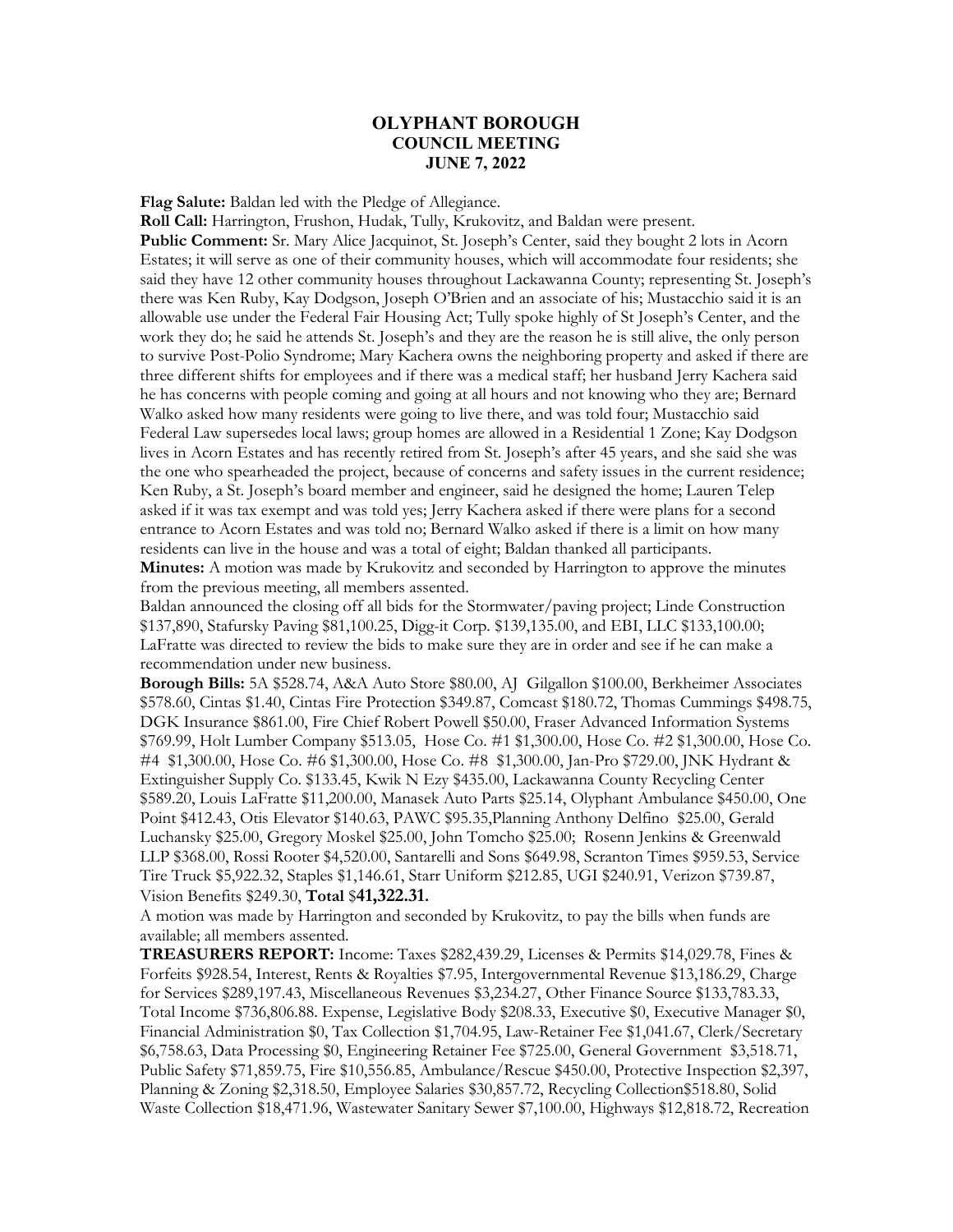\$18,075.05, Debt Service 10,929.680, Miscellaneous Expenditures \$88,572.76, Total Expense \$277,954.19, Net Income \$**458,852.69**. **STATEMENT OF ACCOUNTS**- Olyphant Borough General Fund Beginning Balance \$19,757.07, Receipts \$345,198.03, Interest \$1.12, Bills Paid \$271,098.73, Ending Balance \$93,857.49, General Hi-Fi (Parking Meters) Beginning Balance \$12,446.41, Meter Collection \$0, Interest Earned \$.0.11, Ending Balance \$12,446.52, Special Road Account (Liquid Fuels) Beginning Balance \$240,875.89, Interest Earned \$2.04, Liquid Fuels Ending Balance \$240,877.93, Sinking Fund Account Beginning Balance \$28,172.35, Receipts \$11,000.00 Loan Payments \$10,929.68, Ending Balance \$26,242.67, Refuse Account Beginning Balance \$47,416.19, Sale of Refuse Stickers \$23,609.00, Interest \$0.28, Bills Paid \$10,388.67, Ending Balance \$53,636.80, Police Pension Fund Beginning Balance \$2,271,353.55, Ending Balance \$2,264,512.23, Non Uniform Pension Plan Beginning Balance \$1,199,036.44, Ending Balance \$1,199,983.71, Phillip Condella Recreation Checking Beginning Balance \$498.03, Interest \$0, Ending Balance \$498.03, Fire Loss Escrow Account Beginning Balance \$58,455.64, Ending Balance \$58,455.64, Contingency Fund Beginning Balance \$390,511.14, Transfer \$12,000.00, Interest \$4.40, Building Permits \$250,139.50, Taxes \$94,967.71, Jacobeno \$3,750.00, Raleigh's \$11,722.22, Ending Balance \$732,150.53, Flood Account Beginning Balance \$25,466.52, Interest \$0.20, Ending Balance \$25,466.72.

## **Secretary's Monthly Report:** None.

**Mayor's Monthly Report:** May 2022 total incidents 843;: Abandoned Vehicles 20, ALS call 9, Animal Incident 8, Assault 2, Assist Motorist 19, ATV 5, Automatic Fire 5, Building Check 188, BSL 8, Brush Fire 1, Burglary 2, Phone Message 91, Carbon Monoxide 0, Child Custody 0, Chimney Fire 1, Criminal Mischief 5, DOA 1, Disorderly Person 6, Dog Complaint 11, Domestic 8, Driving Drunk 1, Drugs 3, Dumping 3, Emotionally/Mental 3, Escort 7, Fight 5, Fraud 1, Harassment 2, Hazardous 2, Hearing /court 2, Highway/road 4, Hit and Run 2, Hold up/ robbery 1, Identity Theft 1, Intrusion Alarm 8, Investigation 78, Juvenile 3, Landlord Tenant 0, Lockout 2, Loitering 0, Lost/recovered 0, Missing Person 5, Motor Vehicle 22, Neighbor dispute 1, Non-Structure Fire 0, Nuisance 6, Ordinance 1, Other Unspecified 42, Overdose 1, Parking Complaint 11, Police Assistance 2, Police Information 4, PFA 4, Rescue 0, Service 6, Sex Crime 0, Shooting 0, Special duty 13, Stolen Vehicle 1, Structure Fire 1, Suicide /attempt 1, Suspicious Person 8, Suspicious Vehicle 27, Theft 7, Threats 0, Traffic Control 22, Traffic Stops 97, Transport 0, Trespassing 7, Vehicle Pursuit 0, Warrant Service 5, Water Main 2, Weapon 3, Welfare Check 18, Wire Down 4. May 25 there was a large drug bust, during the bust we recovered 3 pistols a sawed off shot gun two lbs. of marijuana, 100 grams of Crack Cocaine and various pills, \$15,000 cash; May 30, a large Fireworks arrest that we had to remove fire works from an illegal location on Lackawanna Ave; approximately three, two ton trucks of Fireworks were removed from the vacant building, charges are pending; the three new officers are almost done with the probationary period and are doing very well at fitting in with the other officers while learning the job; the F-150 Truck is done and back in the rotation for patrol after a long issue with Gibbons Ford; the new drone is finally cleared customs and will be in Olyphant within two weeks; Sedlak said the Police have done a marvelous job, and there quality of work is impressive; he thanked Chief DeVoe and the rest of the officers.

**Engineer's Report:** Attended Planning, Work Session and Monthly Borough Meetings, communicated with Soil Conservation Service, Lackawanna River Basin Sewer Authority and County engineer, pertaining to Borough Business; Communication with Zoning Officer about Planning Commission meeting items; Communication with Borough Manager/Solicitor, DPW Foreman and Zoning Officer regarding ongoing borough projects; Review of various Borough issues with DPW foreman, Borough Manager and council President; PA American and UGI, continued to call each utility company about repair to cuts made a various locations in the Borough; Communication with Delaware Ave, N Valley and side street re-pavement; MS-4 Communication with DEP and sub consultant KBA on submission of PRP; Lackawanna County OECD Borough Building ADA Access Project review of Shop Drawings and continued communication with Lackawanna County and contactor on project status; Olyphant Borough 2022- Infrastructure Project Continued design, document specifications; attended meeting with committee members; pedestrian update project contractor continued project along Lackawanna Ave; Olyphant Borough 2021 Dirt and Gravel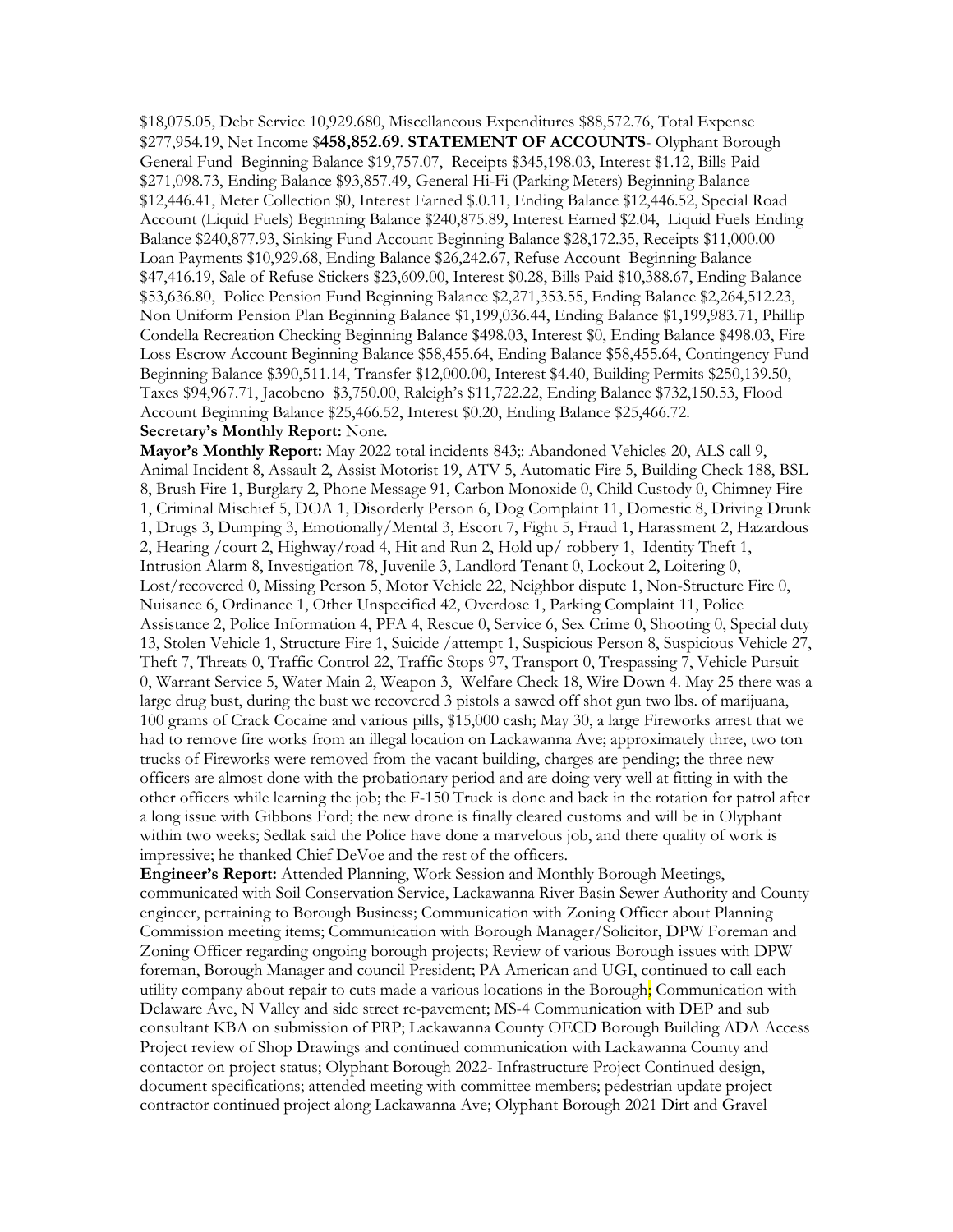Roads Project continued, communication with Lackawanna County Soil Conservation; completed design of rain garden for DSA Project; DCNR Condella Park Equipment Project, continued design and contract documents for project; CTC communicated with CTC completed placement of decking at Train Station; State and local fiscal recovery funds- submitted the annual report to Federal Government for account of funds; 2022 Line Painting phase I project, solicited price; 2022 Pothole patching project Contractor began project; Borough Building ADA Update Project, Contractor placed temporary ramp and moved A/C units; performed project inspection and communication with Lackawanna County and Contractor; Weber Building Demolition bid opening intent to award and award letters, communicated with low bidder about project; SAM Number renew Borough Building Stormwater/paving project- prepared contractor documents, Invitation to Bid with Borough Solicitor held pre bid meeting and answered contractor questions; Borough Building Hose Tower Emergency Repair-solicited price quote for repair to badly deteriorated bricks, mortar and slate slabs; Re-Invest Grant- statue project-submitted all documents for grant payment.. REIMBURSABLE Preliminary/final plans SKM Land Development E. Lackawanna Ave-Final review of plan and communication with Engineering; Communication with LCRPC, Borough Officials and Zoning Officer.

**Code Enforcement Officer Report:** Permit Activity 6 \$253,198.50, Administration Fee 3- \$565.00; Zoning Permits 15- \$670.00, Dumpster Permit 2- \$50.00; Pave Cut \$400.00 Zoning Hearing Board \$1,000.00; Lien Satisfaction 1 \$1,590.94, Total collected in May \$257,543.74; **Code Enforcement Activity:** Responded to RTK request; Communicated with Borough Manager/solicitor on proposed Rental Ordinance; continue scanning plans to eliminate the need to store paper plans; continued to purge old paper work, plans and catalog pertinent documents for easier retrieval; Code Enforcement Activity: Mailed numerous Notices out concerning violations of Borough Ordinances; issued stop work order for work without permits; magistrate hearing continued on nuisance property; fielded numerous phone calls regarding complaints and concerns around the borough.

**Manager/Solicitor Report:** *Administration-* Coordinated the administration of the Olyphant Borough Electric Department and Electric Service Accounts including drafting and execution of payment agreements, discussions with account holders and account collection procedures; reviewed delinquent electric accounts collection summary report as compiled and submitted to he Borough Light Committee; consulted with Borough Civil Engineer regarding ongoing projects including the Downtown Revitalization Project and several grant applications; consulted with Borough Electrical Engineer regarding ongoing purchases, maintenance, usage and repair of Borough Electric Distribution System; consulted with Borough Civil and Electrical Engineers regarding ongoing projects and several proposed developments throughout the Borough; including meetings and discussions with PPL concerning the available capacity of electric supply to the Borough in order to provide Electric Service to the Endurance Development and for future growth; acted as CAO and provided required administration of Borough Police and Non-Uniform Pension Plans, reported balances and investments of Plans to Borough Council Conducted the administration of the Random Drug and Alcohol Testing Program regarding all DPW Employees having drivers licenses; conducted discussions regarding code enforcement officers and assisted in resolving several property maintenance conditions including the abatement of several nuisance properties; responded to several Right to Know Requests; processed and responded to several unemployment compensation claims; processed and coordinated several insurance claims regarding personal injury, property damage and sewer backups; conducted discussions with Borough IT Technicians regarding the installation of equipment for the ability to accommodate remote participation in Borough Meetings by Official and members of the Public; participated in several discussions with the insurance carrier regarding ongoing Workers Compensation Litigation. **Legal:** Consultation with labor lawyer consultants regarding issues pertaining to the Olyphant Borough Police CBA; discussions with the Business Agent regarding personnel issues pertaining to the Olyphant Borough Non-Uniform CBA; discussion with Insurance Carrier Attorney regarding the Worker Compensation Claim Litigation concerning Eric Hartshorn;; drafted and sent Letter of Acceptance for \$370,000.00 Multimodal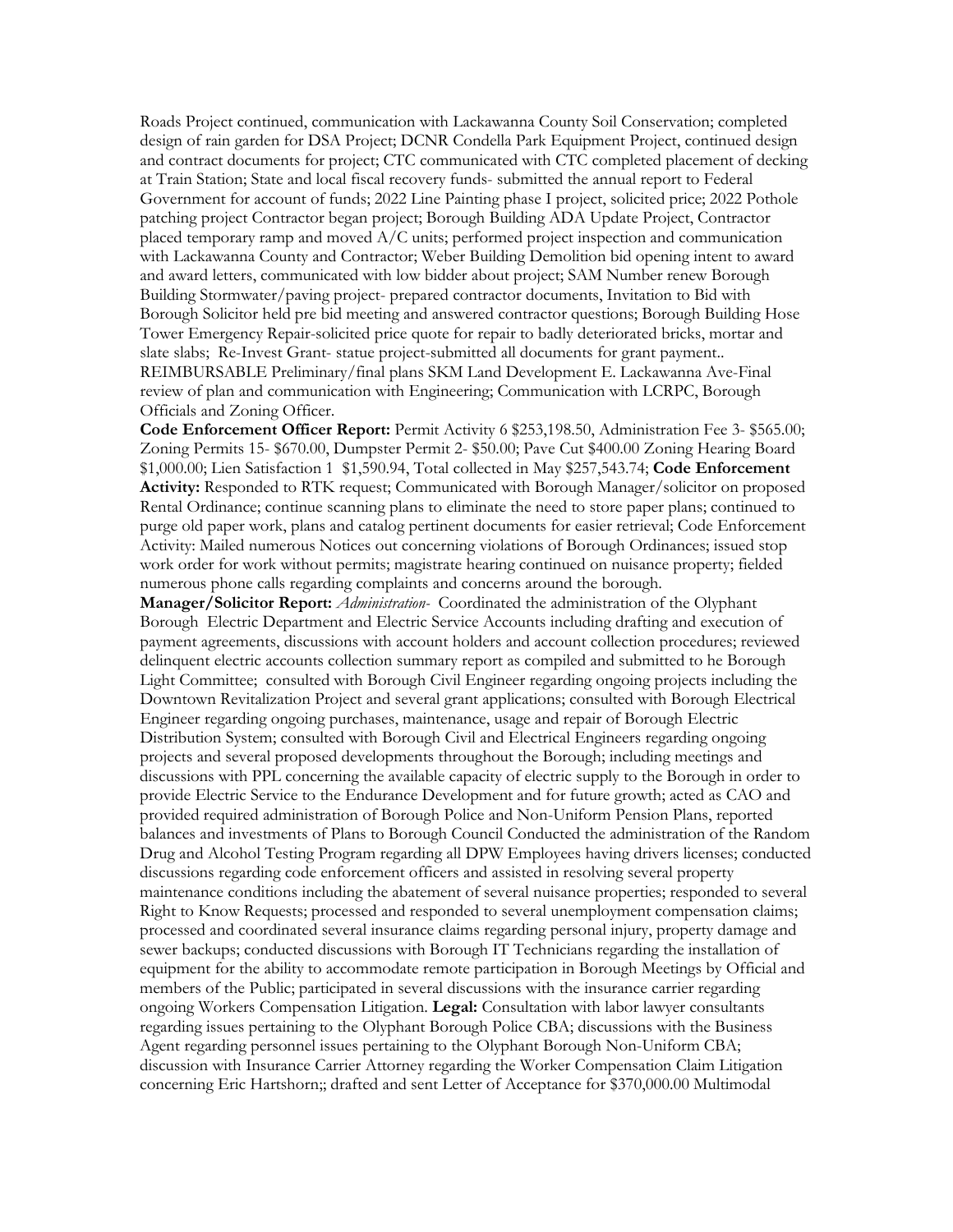Grant (Mid-Valley Drive); drafted Rental unit Ordinance with assistance of Code Enforcement Officer; reviewed advertisement, Insurance and Bonding for the Storm Water/Paving Project. **Fire Chief Report:** 4/1- 418 Delaware Ave: Gas smell from basement and hissing; 42/-Aylesworth Park-Quad accident, female in the water; 4/4-N. Valley and Garfield truck v. pole; 4/8- 218 Hull Ave-Male walking on roof of building; 4/8- 400 Lackawanna Ave male struck by a vehicle' 4/12- 1400 E. Lackawanna Ave CanPack alarm; 4/13- 34 Walsh Plaza- crew struck gas line; 4/14 E Scott at Beech St smell of natural gas in area; 4/18- 1448 E Lackawanna- vehicle v. pole; 4/20- 722 E Scott St- UTV 26-2 requested to assist with police incident; 4/22- 1400 E Lackawanna Ave- Canpack0 Investigation at the pump house; 4/22- 530 N Garfield Ave- Valley Car wash, smell of gas; 4/24- Kimberly Circle- ATV26-2 requested to assist with police incident; 4.28- 328 Sanko Dr- residential fire alarm, smoke detectors going off; 4/29- 205 White Oak Dr, residential fire alarm; 5/4- 900 Susquehanna Ave Condella Park light post sparking and arcing; 5/6- 230 Lackawanna Ave McDade Chichilla Apts.- assisted EMS with forcible entry; 5/10- 1400 E Lackawanna Ave CanPack Commercial Fire Alarm; 5/12- Tower and Newton Rd Bush truck requested to assist with brush fire; 5/12- 30 Walsh Plaza contractors hit gas line; 5/18- 416 E Lackawanna Ave Queen City Laundry odor of gas in the area; 5/21- 539 E Pine St. power line arcing, tree on fire; 5/21- 128 Lackawanna Ave Community Bank commercial fire alarm; 5/21 111 Lackawanna Ave possible vehicle fire; 5/21- 1400 E Lackawanna Ave CanPack commercial fire alarm; 5/21 502 Sanderson Ave burning smell from outlet; 5/22- 506 Delaware Ave vehicle into building; 5/24- 846 N Valley Ave smell of natural gas; 5/26- 308 Dolph St. odor of natural gas in the home; 5/30- 129 Lackawanna Ave manpower requested for police incident; 5/31- 1175 Mid Valley Dr MTF Olyphant Warehouse commercial fire alarm and multiple alarm activation.

**Committee Reports:** Frushon said she, Harrington and Mustacchio did a virtual meeting with the PA State Fire Commissioner, Charles McGarvey, discussed auditing requirements and other recommendations; he sent them updated requirements and plans for implementation of training and state standards; he also offered to meet with the Fire Departments to discuss training and requirements; Frushon said he told them in the last 30 months, the Fire Department answered 671 call; Tully read Fire Chief Report; Baldan thanked Al Kosydar for his service, he has been the Borough Electrical Engineer for the last 12 years, and brought many upgrades to the Olyphant Borough Electrical System.

A motion was made by Krukovitz and seconded by Frushon to accept the reports; all members assented.

## **Unfinished Business:** None

**New Business: Bid Opening:** A motion was made by Hudak and seconded by Tully to award the bid to Stafursky Paving, (\$81,100.25) the lowest responsible bidder, contingent upon further review and to make sure the bid is consistent with the unit price; all members present assented with the exception of Harrington, who abstained.

A motion by Hudak and seconded by Harrington to authorize the introduction of the Electric Rate Ordinance/ Review of Rate Modifications and to authorize the advertisement; all members present assented.

A motion was made by Frushon and seconded by Hudak to authorize the introduction of the Rental Ordinance/Review and to authorize the advertisement; all members present assented.

A motion was made by Tully and seconded by Harrington to approve the SALDO Waiver requests, by Ceccacci Lift Truck; all members present assented.

A motion was made by Hudak and seconded by Tully to appoint Baldan, Hudak, and Krukovitz, as Alternate Planning Commission Members; all members present assented.

A motion was made by Tully and seconded by Frushon to approve of emergency repair of Hose Drying Tower attached to the Municipal Building (\$16,790.00); all members present assented.

A motion was made by Hudak and seconded by Tully to authorize to provide 30% Match to 2022 Multimodal Transportation Fund Grant for the reconstruction of Mid-Valley Drive and to accept \$67,000.00 toward the full payment, from PA Water Company, which is installing new water lines on the road as part of the restoration project; all members present assented.